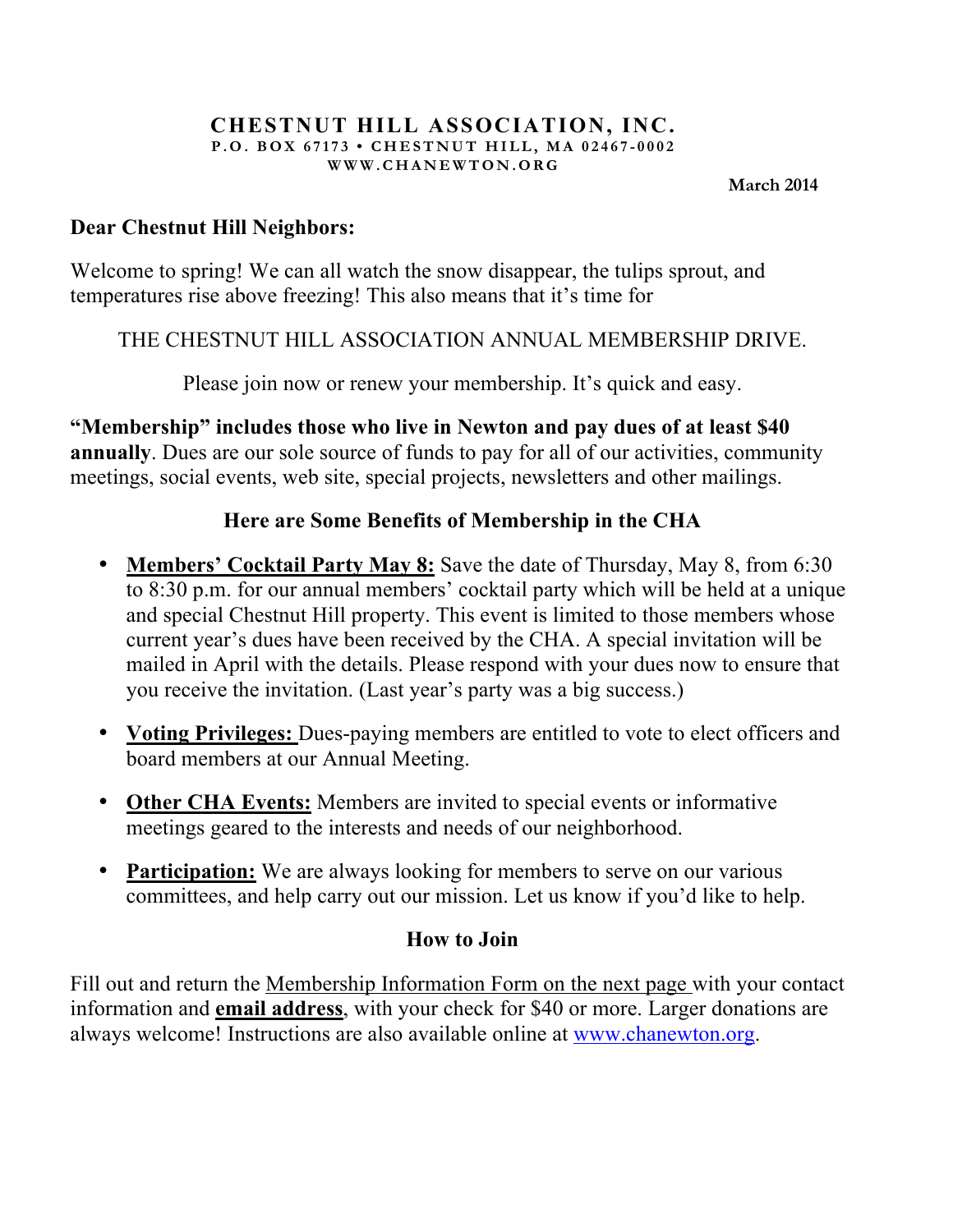## **MEMBERSHIP INFORMATION – CHESTNUT HILL ASSOCIATION**

**Send to: Chestnut Hill Association, Box 67173, Chestnut Hill MA 02467**

| TELEPHONE CONSUMING THE CONSUMING THE CONSUMING THE CONSUMING THE CONSUMING THE CONSUMING THE CONSUMING THE CONSUMING THE CONSUMING THE CONSUMING THE CONSUMING THE CONSUMING THE CONSUMING THE CONSUMING THE CONSUMING THE CO |
|--------------------------------------------------------------------------------------------------------------------------------------------------------------------------------------------------------------------------------|
| Contact information is never shared or sold, but is used only by the CHA                                                                                                                                                       |
| Indicate how notices or newsletters should be sent to you:                                                                                                                                                                     |
| By email by US Mail (email is faster and less costly)                                                                                                                                                                          |
| If you would like to volunteer, please indicate below activities of interest to you:                                                                                                                                           |
| Traffic/Parking Social Activities Zoning/Development Website                                                                                                                                                                   |

Finance Membership Communications Community Service

## **2014 Dues PAYMENT: \$40 \$75 \$100 \$150 OTHER \$**

Your dues payment of \$40 or more qualifies you for membership. Make your check payable to "Chestnut Hill Association." We welcome larger donations to help defray the operating costs of the Association. (*Dues payments are not tax deductible as charitable contributions – sorry*!)

Invitations to our annual party will be sent to those who have replied and paid their dues by April 20. Dues are welcome anytime, but we need to have your payment before you will receive an invitation for the special event.

We look forward to your reply and participation. If you have any questions, please email dicktucker@hotmail.com or admin@chanewton.org. **THANK YOU!**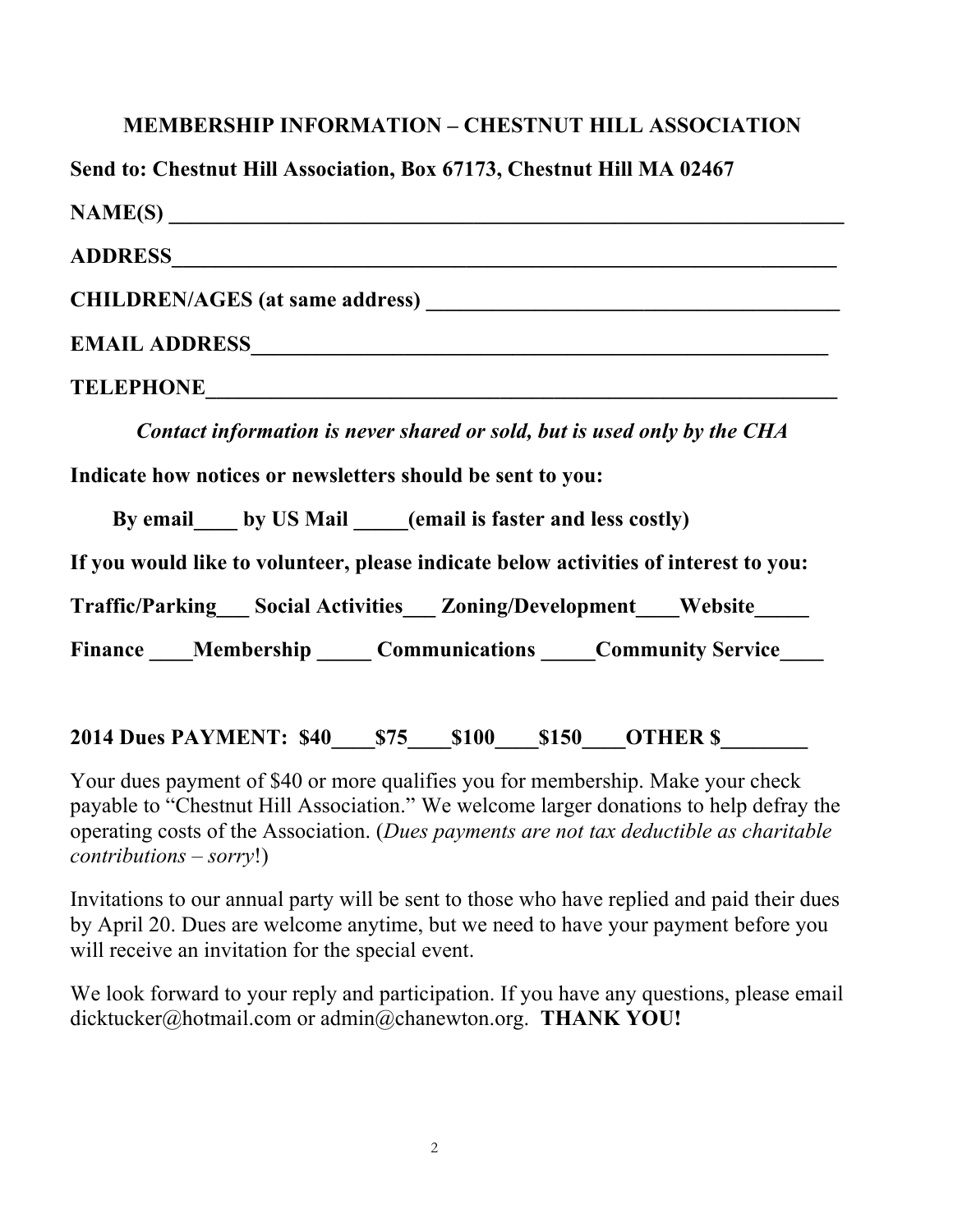# **What's happening in and around Chestnut Hill?**

On April 2, the Red Sox 2014 season starts in Baltimore for two games. The home opener (already sold out) will be Friday, April 4, with three games against the Brewers and three more against the Rangers. Let's hope for a repeat of 2013's great success, and cheer for the home team no matter what.

### **Coming Events**

**Friday and Saturday, April 4-5 – Newton Open Studios –** The spring art show at various locations around the City will feature works by 180 different artists from the area, including painting, jewelry, photography, and ceramics. Look for signs at the usual places. More info in the Tab.

**Saturday, April 5 – Houghton Garden Clean-up Day –** Volunteers are needed to help do a spring cleaning in Houghton Garden, our special neighborhood oasis of trees, shrubs, ponds, streams, and wildlife. Starting a 9 a.m. by the Suffolk Road gate, bring your gloves, a rake, pruning clippers, and your energy to get the area ready for viewing. Lunch will be provided for those who can make it, and meet new and old friends. For information, call Michele Hanss at 617-730-8122.

**Sunday, April 6** – **Concert by Boston Symphony musicians** at 8 p.m. at Church of the Redeemer, Hammond Street. Tickets are \$20 purchased in advance (call 617-566-7679), \$25 at the door, and \$10 for students. Music by 19<sup>th</sup> and 20<sup>th</sup> century composers. Featured performers include Keisuke Wakao, oboe, Thomas Martin, clarinet, and Mihail Jojatu, cello. This is the final concert in this season's series.

**Thursday, April 10, at 7 p.m. – Historic Newton and the Newton Free Library** will give a free presentation called "Four Centuries of Chestnut Hill, with discussion of the changes since its early days as a primarily rural village. The lecture will review the growth of Chestnut Hill into a fashionable suburb complete with railroad access from Boston. Free admission.

#### **Boston College Coming Events:**

**Spring Football game – Saturday, April 12** (Fall game schedule available on bceagles.com.) **Commencement (college) - Monday, May 19 (**Law School Friday, May 23) **McMullen Museum, now to June 8– Paris Night and Day**, wonderful photography exhibit.

**Saturday, April 19, Heartbreak Hill Road race –** From noon to 3 p.m. starting at City Hall, with races for various ages covering one mile up Heartbreak Hill and back. For registration information see details on NewtonCommunityPride.org or call 617-796-1540. Register at City Hall by April 18. Prizes!

**Monday, April 21** – **The 118th Boston Marathon** will be run with different groups starting from Hopkinton between 9 a.m. and 11:30 a.m. Despite the horrific events of last year's bombing at the finish line, 2014 will prove to be as crowded as ever both on the course and on the sidelines. Security will especially tight, and we're hoping for good weather and no trouble. Traffic and parking will be significantly restricted. Check your paper for more details before the day of the race.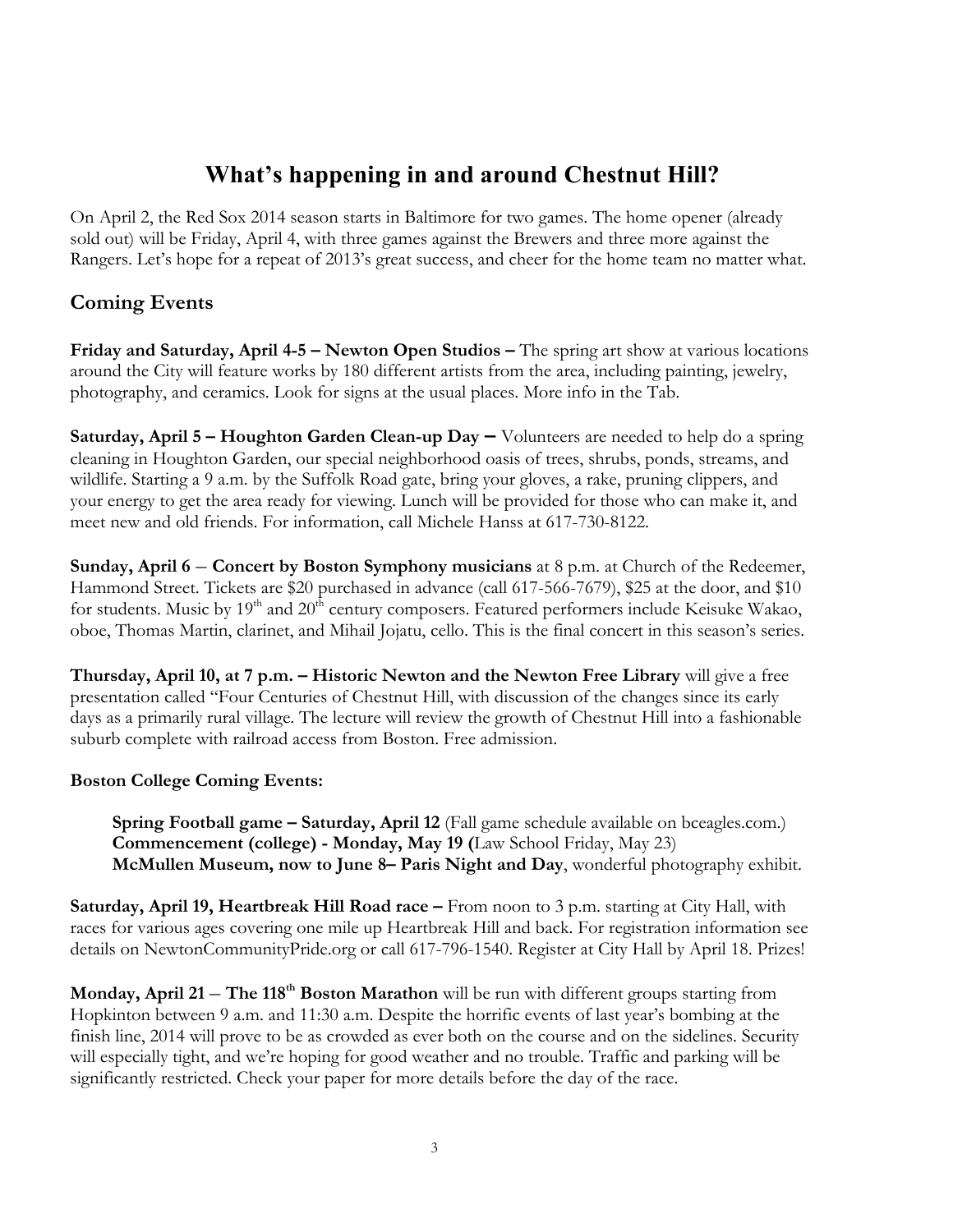**Sunday, April 27 – Wegman's**, the long-awaited grocery and liquor superstore will have its grand opening with 80,000 square feet of food and drink. The store is one of the anchors in Chestnut Hill Square, the former Omni Supermarket site. It may be a major tourist attraction in the early weeks, and its popularity may test the efficiency of the newly constructed traffic lanes and stoplights.

**Thursday, May 8** – **Save the date**! **The annual CHA members-only cocktail party** from 6:30 – 8:30 p.m. Details will be announced within the next few weeks, but the event will be held at one of Chestnut Hill's most interesting and unique homes.

**Sunday, May 18 – Historic Newton Annual House Tour –** A tour of several distinctive homes from Noon to 5 p.m. Tickets on sale April 1 online at www.historicnewton.org. or phone (617-796-1450).

**June 6 – June 8 – Runner's World Heartbreak Hill Half Marathon and Festival** will be held at the Boston College campus, with music, kids' races, and 5K and 10K races on Saturday, June 7 and a half marathon on Sunday. More details and registration on heartbreak@runnersworld.com.

**Sunday, June15 – 2<sup>nd</sup> Annual Tour de Newton A** bike tour of 20 miles through all 13 villages of Newton. If you would like to be a Chestnut Hill Greeter to welcome the "tourists" during the morning, please contact Jerry Reilly at 617-999-5300 to find out more about this special event.

### **In Other News**

**Please check chanewton.org for updates on local developments.**

**Opus Dei Project on Suffolk Road** – The renovation/addition at 481 Hammond Street (Opus Dei) is nearing the finish line. Interior finishing work continues, but the disruption of earlier seasons is finished.

**Hammond Street Entrance to CVS and Star Market –** WS Development, which owns The Street shopping center between Hammond Street and Hammond Pond Parkway, has received approval from Brookline Planning Board and Zoning Board of Appeals for safety and access improvements at the entrance to the parking lot off of Hammond Street. Improvements include a sidewalk and retaining wall along the residential side of the driveway. In addition, WS Development plans to paint the street with a "Don't Block the Box" reminder and post a more visible street sign calling attention to the entry and exit driveway. If the town removes three parking meters across Hammond Street at the parking lot entrance, WS Development will compensate Brookline \$15,000 per year for lost revenue. The final language in the Special Permit Decision is being worked out and WS Development hopes to conclude the zoning process in the next few months.

**Hammond Pond Floating Walkway –** The Massachusetts Department of Environmental Protection has approved a significantly scaled down version of the originally proposed "floating walkway." Presently under consideration is a walkway connecting two piers at the western end of the pond, close to the employees' parking lot near the Hammond Pond Parkway. There will also be a handicapped accessible interior walkway through the DCR wooded area nearby. In addition, the Rudyak family has pledged maintenance funds of \$10,000 per year for ten years. The project includes improvements to the pond, the landscaping, and nearby DCR pathways. Final plans and permits have not been issued by the state agencies involved. We know of no further action by the City of Newton at this time.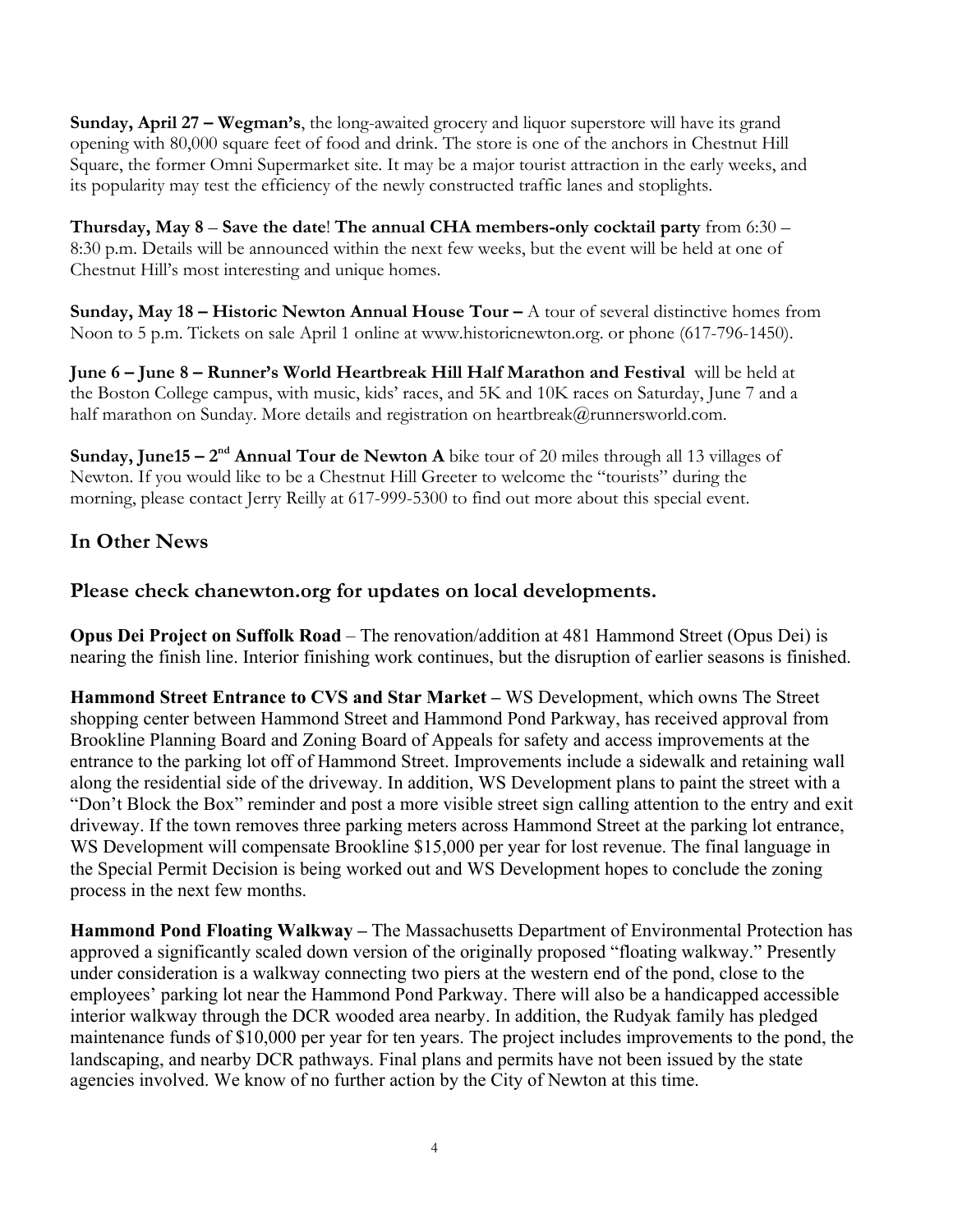**Waban Hill Reservoir** – The five-acre site of the Waban Hill Reservoir located on the north side of Commonwealth Avenue, bounded by Manet Road and Ward Street, is a candidate for purchase by the City of Newton. Such properties rarely become available. Various plans are being discussed, focused primarily on preserving open space and passive or low-impact recreation. To examine the reservoir itself more carefully, an engineering analysis of the site is being conducted. The results of such examination may influence future use of the entire site. We'll keep you posted on this interesting but complex project. Whatever is eventually done, it should be a benefit to Newton, where parks are treasures to be preserved. Based on existing legal zoning provisions, this property is not eligible for commercial or residential development. Although the wheels turn slowly, the property will require significant expense by the City regardless of its final use.

**Help Wanted – Chestnut Hill Historic District Commission –** This important Commission which approves, modifies, or rejects building plans for homes and structures in the Historic District is considering letters of interest from residents who could be available to attend monthly meetings on Thursday evenings. If interested, please send a letter with a current resume to Reenie Murphy via email at rmurphy@newtonma.gov.

**Newton Villages Alliance -** A new local interest group seeking to review and discuss current development issues in the City, is looking for new members in order to have representation from all 13 Newton villages. Goals include preserving the character of Newton's villages and neighborhoods; educate and inform residents about matters of local concern and interest; and to ensure that residents are listened to and heard in the decision-making process. Contact Ron Mauri at 617-965-5842 or ronmauri43@gmail.com for more information.

#### **Thanks for your support!**

In the past decade, we have tried to carry out our primary mission to inform, educate, engage, and even entertain residents of the Chestnut Hill neighborhood. Your dues have supported these efforts, and this organization is only as strong and effective as our members. It's your association; we're here to help.

Since we operate on a limited budget with no hired staff, all the work is done by volunteers who arrange events, go to meetings at City Hall, and try to stay up to date on whatever is going on in the City that affects our neighborhood. Our Ward 7 Aldermen are also here to help: Lisle Baker, Ruthanne Fuller, and Mark Laredo. You can contact them through newtonma.gov.

Our CHA website, chanewton.org, is increasingly important in our communications with you. Items of interest or importance can be posted on the website much more promptly than we can produce a newsletter or postcard mailing. That's why it's important that we have your email addresses. We pledge to keep that information private and confidential, for the use of the CHA only. We don't sell address lists!

We are always eager to broaden our "reach" in Chestnut Hill, and if you have a new neighbor, please contact us with their name and address, and we'll send them information about the CHA. We're in the process of updating our mailing list, to include new listings from the City of Newton Elections Commission voter list. That review should add a few dozen new names to replace those who are no longer our neighbors. Every